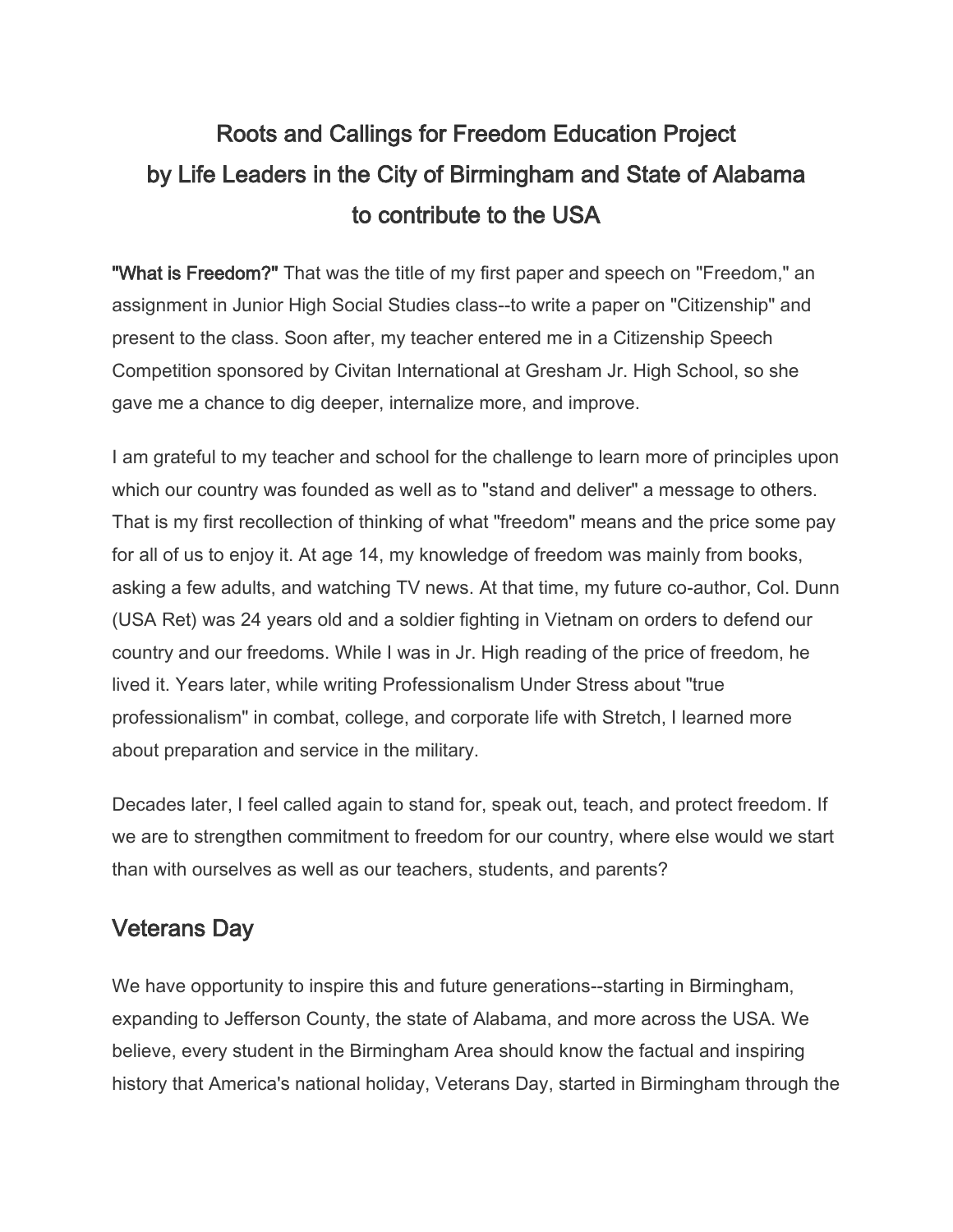"patriotism and perseverance" (two of Alabama's character traits taught in school) of a former Birmingham School student, Raymond Weeks.

### Civil and Human Rights

Our military in WWII (and since) kept our Freedom of Life and Liberty. That freedom made it possible to focus on higher level values, including Freedom of Civil and Human Rights. Birmingham is known as the "cradle of the Civil Rights Movement." For some, so is Alabama. Birmingham partnered with Montgomery and Selma make Alabama a leading state contributing to the national movement that created more rights for more Americans.

## Freedom to Flourish

With Freedoms "Liberty" and "Rights," we have "Freedom to Flourish." We can PLAN and LEAD in LIFE to identify, plan for, and take action to flourish at our callings. We can teach our students why freedoms advanced in Birmingham, Alabama, and the USA and how they can honor those sacrifices to flourish at their callings.

John Hornsby proposed a concept after Life Leaders (Patriotism in Action and Veterans Day Founding Education) gained the U.S. Senate Resolution in 2012 restoring Raymond Weeks, Birmingham, and Alabama as the leaders starting the movement for our nation's Veterans Day in 1947 (led in Congress by Senator Jeff Sessions and supported by Senator Richard Shelby). John made the connection between the meaning of Veterans Day and the Civil Rights Movement--"Freedom." John enlisted Terry Slaughter to design a web site, [www.FreedomLives.org,](http://www.freedomlives.org/) and magazine ads advancing Birmingham for leading the Veterans Day and Civil Rights movements.

John joined me visiting Mayor William Bell of Birmingham. Mayor Bell added "Where Freedom Lives" to the city's web site. He spoke about our program at Rotary Club of Birmingham and at our Patriotism in Action Tribute to the Founder of Veterans Day. And, he supported our pilot program teaching in Birmingham City Schools.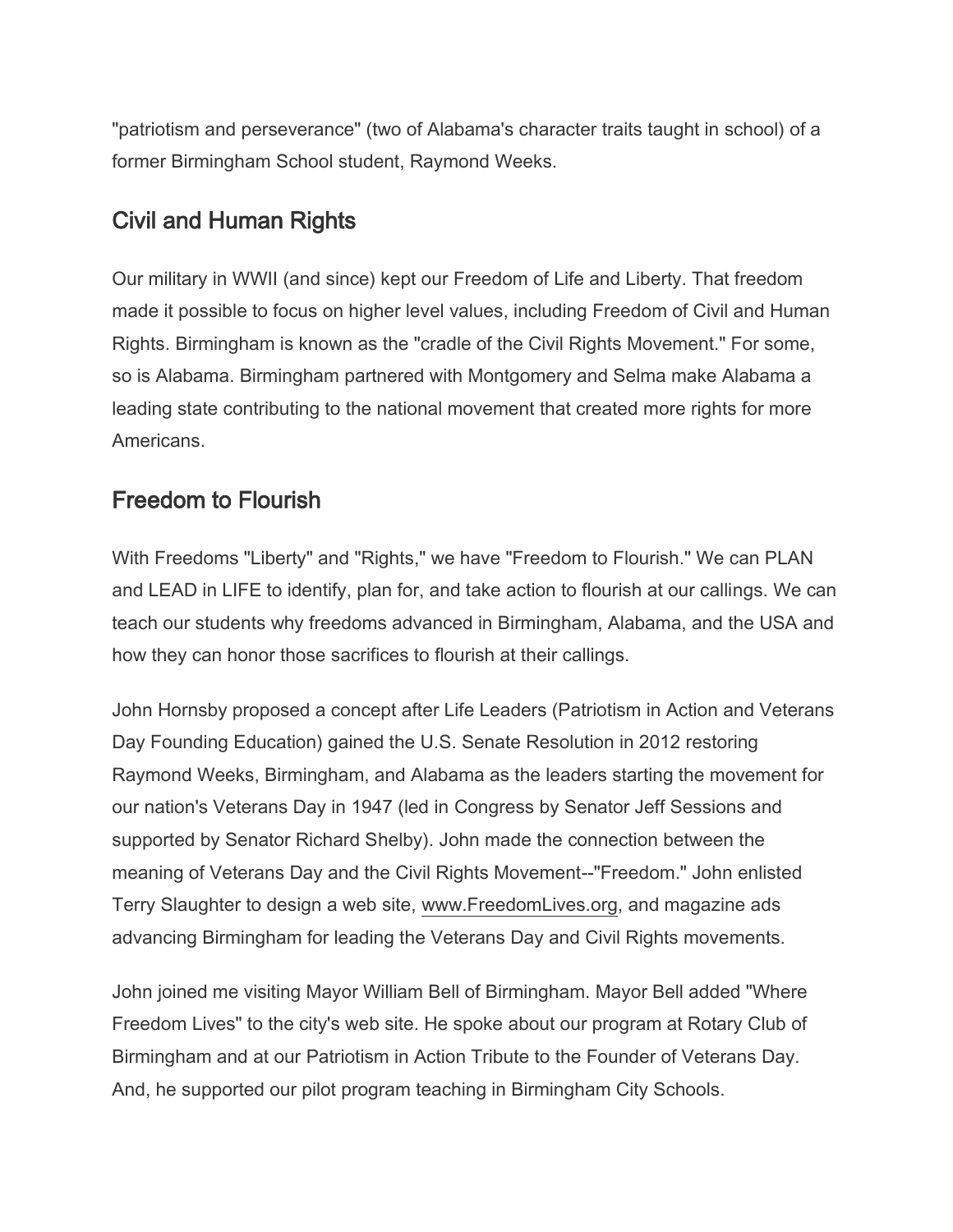#### Plans for School and Life

We can guide students to write Plans for School and Life that help them decide who they want to be and what they want to do. We can help inspire them with examples of people who proved we are "free to flourish" through their actions and results. With this added motivation "from within" we can expect improved attitude, attendance, and achievement, plus graduation rates.

We believe, to help the next generation do their best requires helping them learn basics of best-self leadership (how to flourish) and to write their own plans for school and life to inspire and guide thoughts and actions. This will help parents, teachers, counselors, and coaches know better what students seek and need. Students can use parts of these plans for writing assignments, meetings with counselors about career and/or college, conversations with parents, and applications to schools and jobs.

For those of us who live in Alabama, we, especially, should know why and how our nation's Veterans Day started here. We should know how that freedom connects to Freedom of Civil and Human Rights. And, we should know the Alabama character traits related to these freedoms mandated to be taught in our schools, among them: patriotism, courage, perseverance...

#### Questions for Your Consideration of Values, Beliefs, Goals, and Actions of Support?

- Do you also believe we have Freedom to Flourish because our military and foot soldiers led the way for Americans to have Freedom of Liberty and Rights?
- Do you also believe true patriotism includes doing our best at home, school, and work?
- Do you wish you wrote a plan for life in school to identify mission, goals, and options?
- Do you wish in high school or college you learned more of best-self leadership- to do your best in personal, professional, and other areas of life?